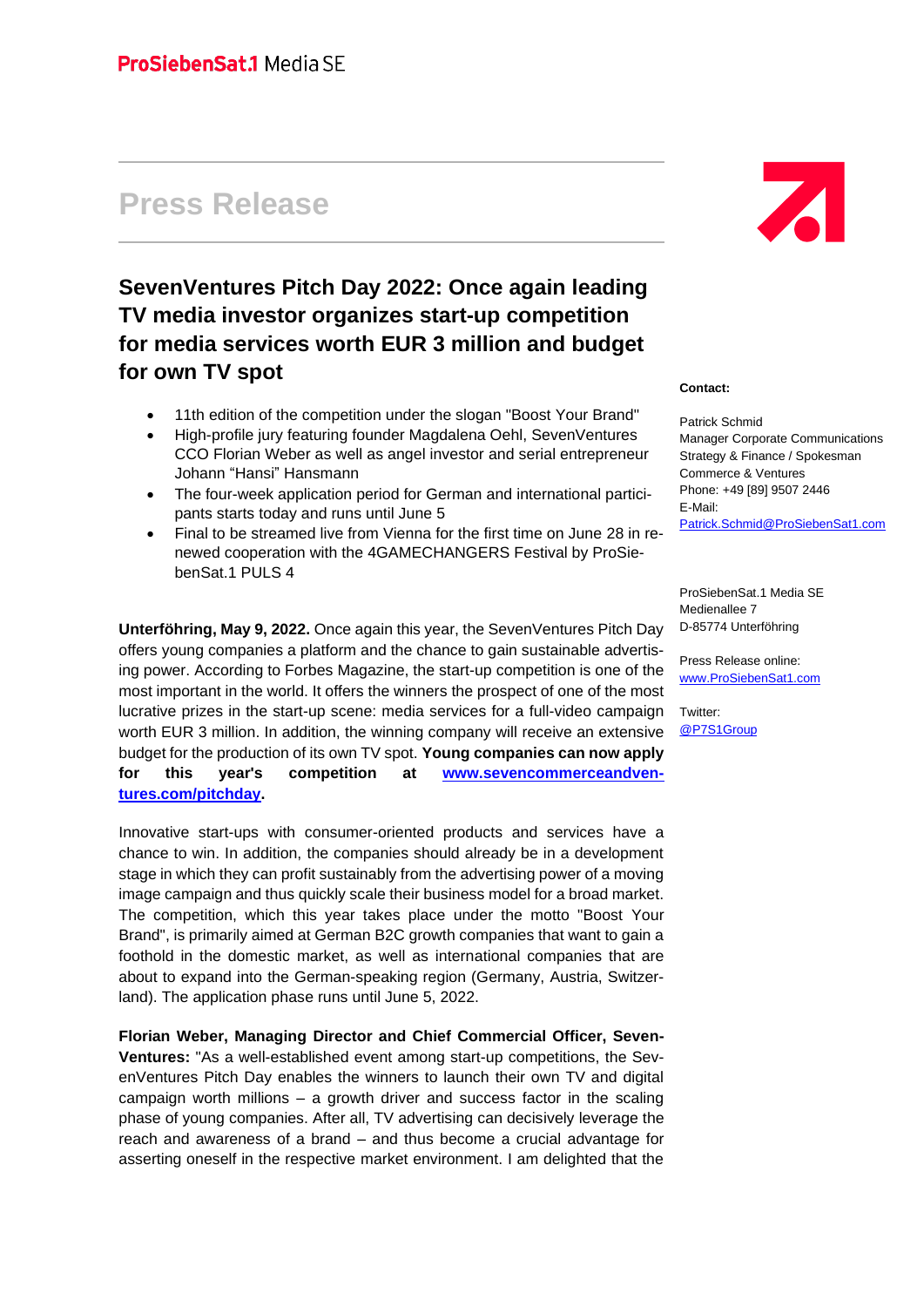

SevenVentures Pitch Day will again take place this year as a high-quality live streaming event. I am excited to see what strong pitches from committed and ambitious entrepreneurs await us."

**Nina Kaiser, Managing Director of ProSiebenSat.1 PULS 4 & Co-Founder of the 4GAMECHANGERS Festival:** "With the SevenVentures Pitch Day, the ideas and visions of the current start-up scene are once again in the spotlight and we would like to actively support this in the spirit of our motto 'The Power of Cooperation'. We are looking forward to not only offering this event a digital, cross-border stage as part of our 4GAMECHANGERS Festival in 2022, but also to welcoming the pitchers live to our studio in the Media Quarter Marx in Vienna for the grand final show on PULS 24."

#### **Top-class jury and live pitch in the final**

The four selected finalists will pitch in front of a jury of proven industry experts: In addition to Austria's most successful start-up investor and serial founder Johann "Hansi" Hansmann, Florian Weber, Chief Commercial Officer of SevenVentures, and Magdalena Oehl, founder of TalentRocket and Deputy Chairwoman of the German Startups Association, will evaluate the presentations and select the most convincing business model. As in the previous year, the SevenVentures Pitch Day will be hosted by ProSieben presenter Steven Gätjen.

The final will be held as part of a live streaming event on June 28 from 7pm at the 4GAMECHANGERS festival in Vienna, which this year will be held jointly with ORF for the first time in Austrian media history, and will be broadcast internationally on the 4GAMECHANGERS online platform [www.4gamechangers.io,](http://www.4gamechangers.io/) as well as in Austria on PULS 24, and will be available on demand afterwards on the 4GAMECHANGERS platform.

#### **About the 4GAMECHANGERS Festival**

The 4GAMECHANGERS Festival in the Austrian capital Vienna has become one of the most important international digital conferences and offers a platform for personalities and digital projects from all industries and communities. It is organized annually by ProSiebenSat.1 PULS 4. In keeping with the motto "The Power of Cooperation", a milestone in Austrian media history will be reached in 2022: ORF will act as the new co-organizer and partner of 4GAMECHANGERS for the first time.

The 4GAMECHANGERS Festival 2022 - "Focused Edition" will be the hub of the international digital and media scene from June 28 to 30. On June 28 and 29 #4GC will present a virtual festival from the PULS 24 studios in St. Marx in Vienna. On 30 June, the grand finale will take place in Vienna's Marx Halle. Throughout the festival week, there will be exciting keynotes, panels and live performances with inspiring speakers, visionaries and the gamechangers of tomorrow.